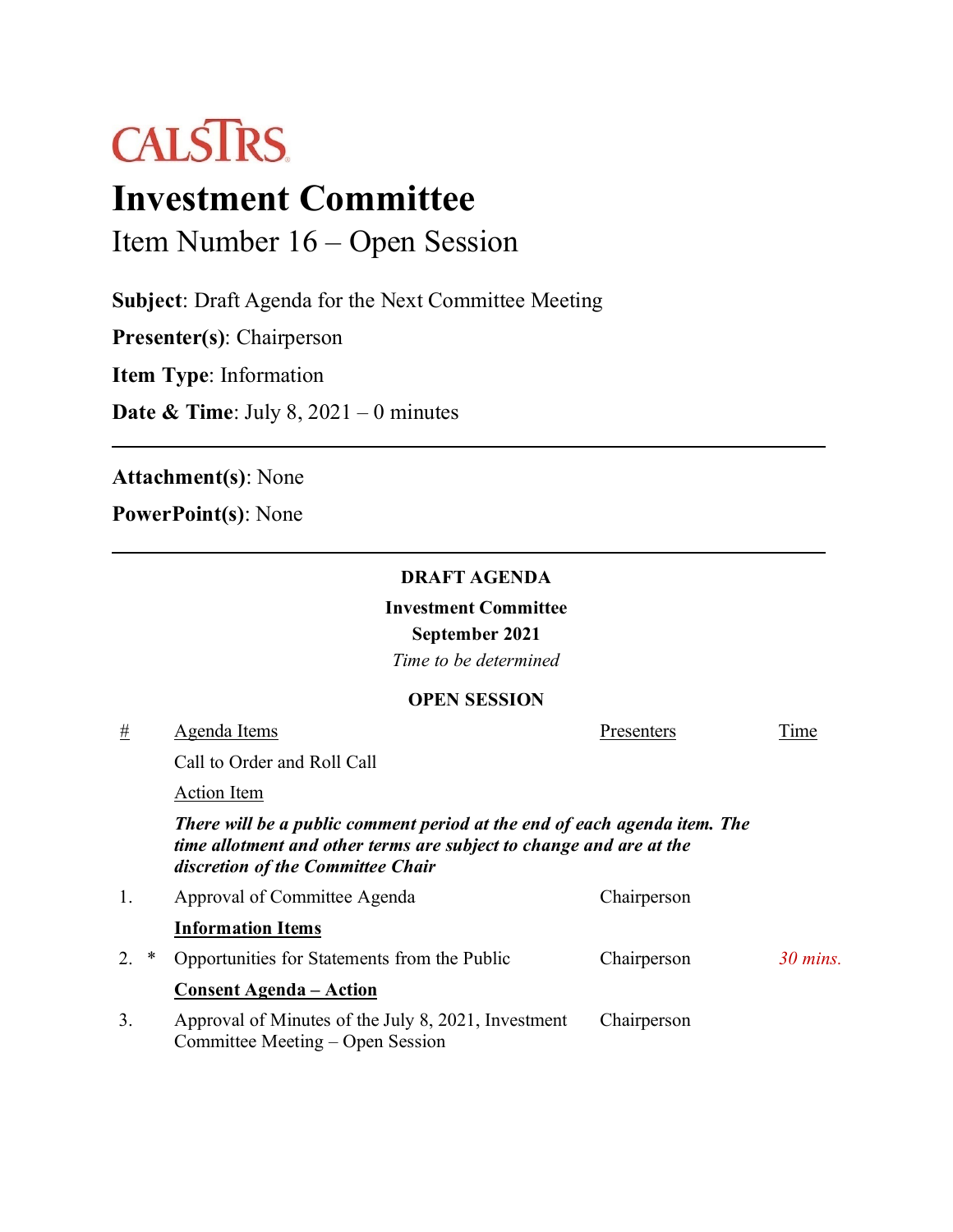Investment Committee – Item 16 July 8, 2021 Page 2

| <b>Investment Policy Revisions</b>                                                                            | Chairperson                                                           |            |  |  |
|---------------------------------------------------------------------------------------------------------------|-----------------------------------------------------------------------|------------|--|--|
| Fixed Income Policy Revision – Risk Budget<br>a.<br>- Second Reading                                          |                                                                       |            |  |  |
| b. Sustainable Investment & Stewardship                                                                       |                                                                       |            |  |  |
| Private Equity – Staff Discretion – Second<br>$c_{\cdot}$<br>Reading                                          |                                                                       |            |  |  |
| <b>Information Items</b>                                                                                      |                                                                       |            |  |  |
| Open Session Semi Annual Performance Reports                                                                  |                                                                       | $60$ mins. |  |  |
| Receive General Consultant – Semi-Annual<br>$a_{\cdot}$<br>Performance Report, Period Ending June 30,<br>2021 | Stephen McCourt and<br>Mika Malone/ Meketa<br><b>Investment Group</b> |            |  |  |
| b. Received Real Estate – Semi-Annual<br>Performance Report, Period Ending March<br>31, 2021                  | Taylor Mammen and<br>Ben Maslan/Robert<br>Charles Lesser & Co.        |            |  |  |
| c. Received Private Equity – Semi-Annual<br>Performance Report, Period Ending March<br>31, 2021               | John Haggerty and<br>Steve Hartt/ Meketa<br>Investment Group          |            |  |  |
| Action Steps to a Low Carbon Future                                                                           | Christopher Ailman<br>and Kirsty Jenkinson                            | $30$ mins. |  |  |
| Review of Information Requests                                                                                | Chairperson                                                           |            |  |  |
| Draft Agenda for the Next Committee Meeting                                                                   | Chairperson                                                           |            |  |  |
|                                                                                                               | Strategies - Risk Budget - Second Reading                             |            |  |  |

## **Closed Session**

*Time to be determined*

|     | Agenda Items                                                                                                                       | Presenters                                 | Time              |  |
|-----|------------------------------------------------------------------------------------------------------------------------------------|--------------------------------------------|-------------------|--|
|     | <b>Consent Agenda - Action</b>                                                                                                     |                                            |                   |  |
| 9.  | Approval of Minutes of the July 8, 2021, Investment<br>Chairperson<br>Committee Meeting – Closed Session<br>(Gov. Code, sec 11126) |                                            |                   |  |
|     | <b>Information Items</b>                                                                                                           |                                            |                   |  |
| 10. | Chief Investment Officer's Report                                                                                                  | Christopher Ailman                         | $15$ mins.        |  |
| 11. | Collaborative Model Investment Strategy Update                                                                                     | Scott Chan                                 | $30$ mins.        |  |
| 12. | <b>Tactical Investment Strategy Discussion</b><br>(Gov. Code, sec. $11126(c)(16)$ )                                                | <b>Investment Staff and</b><br>Consultants | $20 \text{ mins}$ |  |